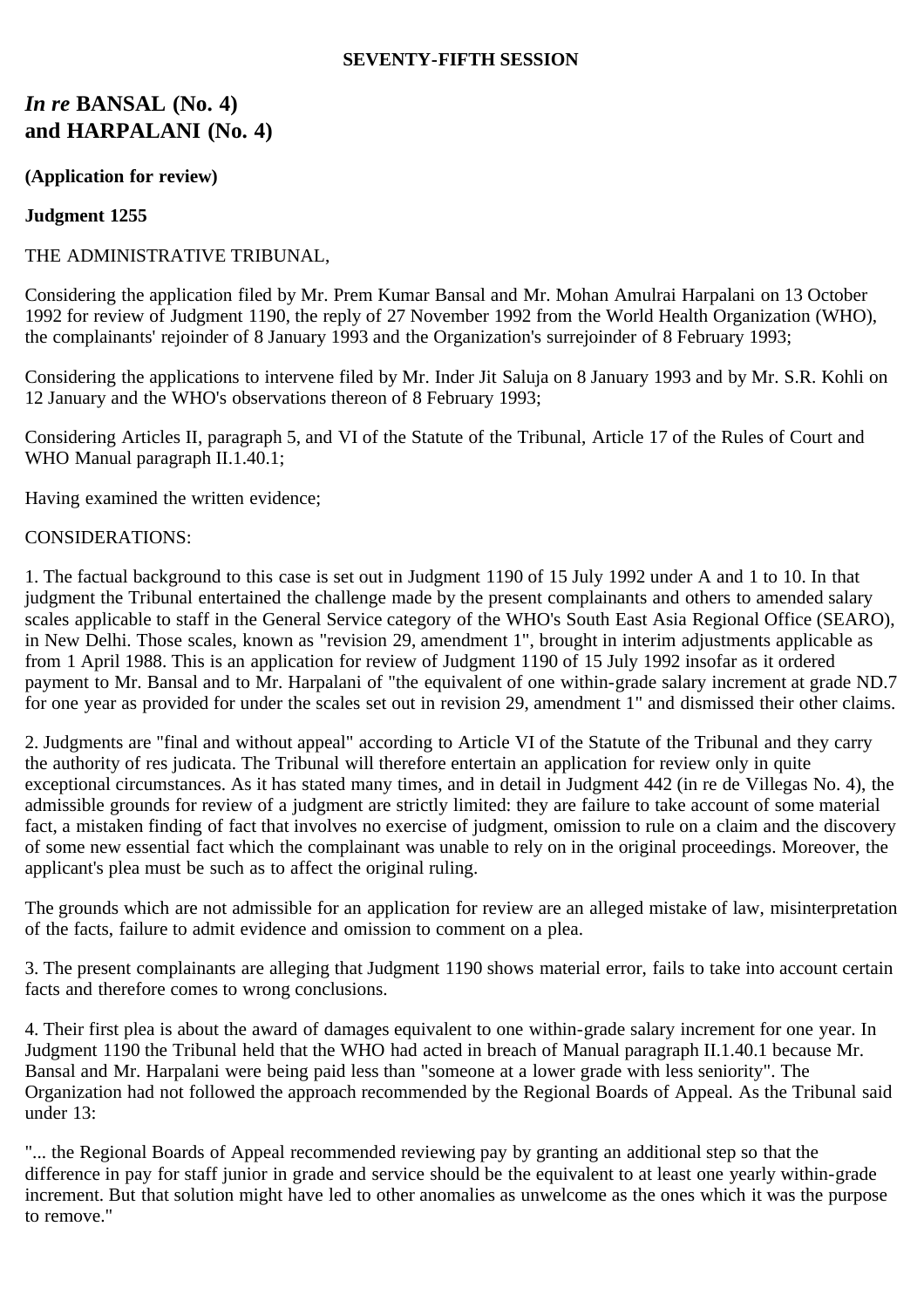The complainants submit, and the Organization denies, that the Regional Boards intended the grant of two steps.

5. Even assuming that the Regional Boards did so intend, that is not a material fact that warrants review of the Tribunal's ruling. If anomalies might result from one step increase they might result from two. In any event the Tribunal's assessment of the Regional Boards' solution and its decision not to grant any actual salary increment are matters of appreciation and therefore not subject to review.

6. The complainants also allege failure to take account of an essential fact concerning an official who got two steps in keeping with a recommendation by the Regional Board of Appeal. But his was a case of promotion, which therefore rested on a different basis in law. The plea fails.

7. The complainants dispute the Tribunal's finding in Judgment 1190 (under 15) that no breach of the methodology which they were relying on had caused them any injury.

The Tribunal held that "the increase in the number of steps in their grade from 15 to 18 did not affect them during the period of application of the scales since they were all at step 9" and that "the differentials between steps in their grade were constant throughout and were not reduced".

It is true that in making those findings the Tribunal understood that the complainants were not affected by an increase in the number of steps from 15 to 18. But they point out that if 15 steps had been maintained in grade 7 each salary increment would have been worth 2,931 Indian rupees, as against a figure of 2,414 rupees if there were 18 steps, and that the consequence is a loss of 517 rupees for each step.

Since Judgment 1190 therefore shows a mistake of fact it is subject to review in that respect and each of the complainants must be awarded damages in the amount of 517 rupees for the loss he incurred in the year in question.

8.The complainants challenge the statement in Judgment 1190 under 15 that:

"... there was no objection anyway to increasing the number of steps as a result of the next comprehensive survey, in 1989."

on the grounds that an objection was in fact raised.

What was meant in 15 was that, although paragraph 62 of the methodology of the International Civil Service Commission provided that the number of steps should normally remain unchanged from one comprehensive survey to another, a change was not precluded at the next one. The complainants have simply misunderstood the import of what the Tribunal said.

9. The complainants seek an additional award of damages for delay by the Regional Boards of Appeal and the headquarters Boards of Appeal in submitting reports. The Tribunal having dismissed the claim in Judgment 1190 in point 4 of its decision, the matter is res judicata.

10. Lastly, the complainants refer to an offer by the Director-General for the purpose of execution of Judgment 1160. The Tribunal refused in Judgment 1190 under 21 to take up the issue on the grounds that it was not material. The offer was made without admission of liability and since the complainants declined it the matter had to be decided on the merits. The Tribunal's comment on the relevance of the offer was a matter of appreciation and is therefore not subject to review.

11. Since the complainants succeed on one point they are entitled to an award of costs.

12. The applications to intervene, which are receivable under Article 17 of the Rules of Court, are allowed: the interveners have the same rights as the complainants themselves insofar as they are in like case in law and in fact.

DECISION:

For the above reasons,

1. The Organization shall pay each of the complainants 517 rupees.